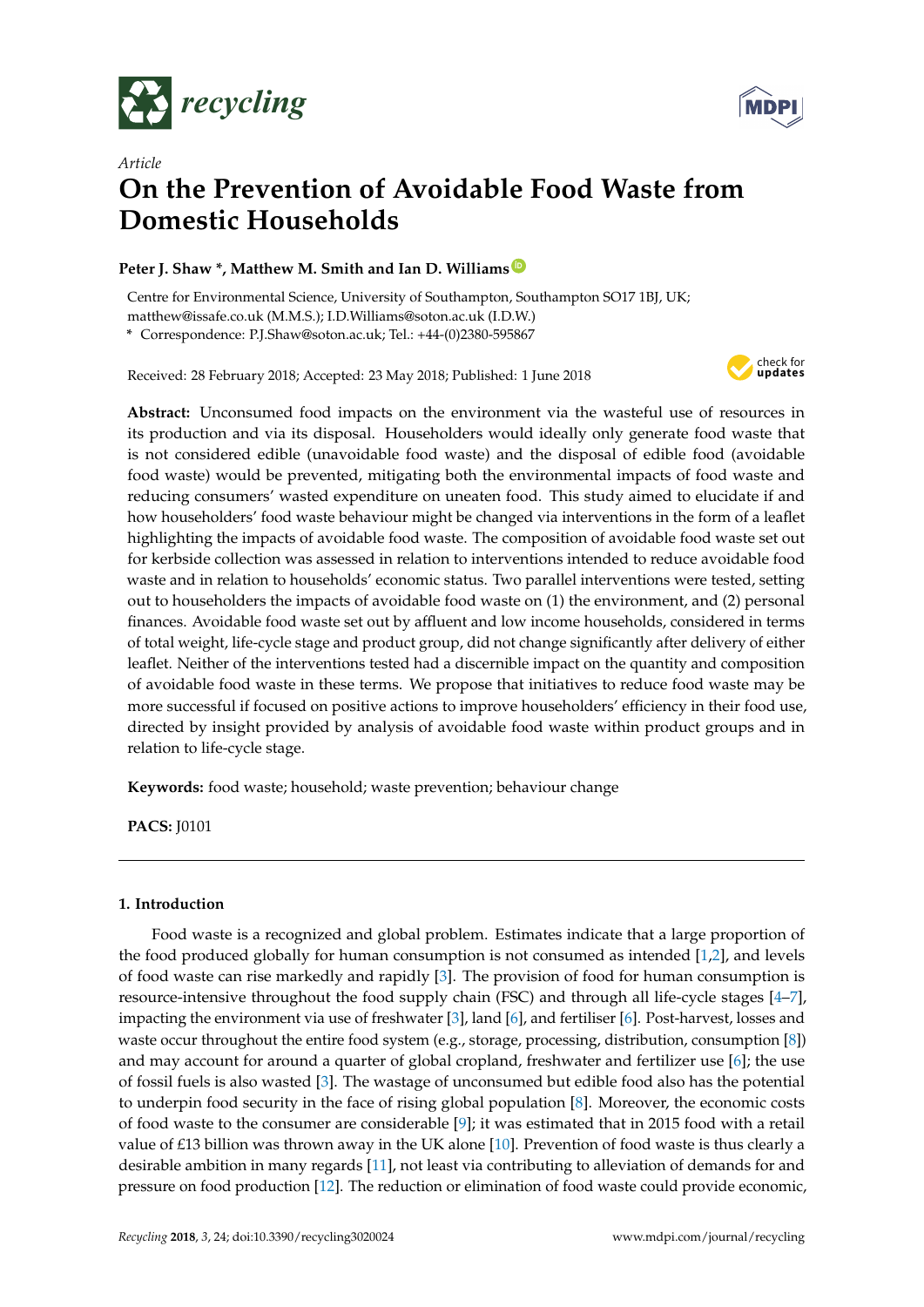social and environmental benefits, principally through more efficient resource utilization, but there remain significant, cross-sector challenges that must be met if progress is to be made [\[8–](#page-9-6)[10\]](#page-9-8). Prior research [\[13](#page-9-11)[,14\]](#page-9-12) has highlighted the complexities and challenges in this regard [\[14,](#page-9-12)[15\]](#page-9-13).

Losses and waste associated with consumers are a particular concern [\[16\]](#page-9-14), notably at household level [\[13,](#page-9-11)[17\]](#page-10-0) at which "residential behaviours" are critical [\[15\]](#page-9-13). Estimates have suggested that around half the losses across the FSC might be attributed to householders, in Switzerland [\[4\]](#page-9-3) and across EU member states [\[18\]](#page-10-1), for example. Much research in the field of food waste management has ensued, including "end of pipe" solutions focusing on valorisation of food waste [\[19\]](#page-10-2) using, for example, anaerobic digestion, composting or incineration [\[20–](#page-10-3)[22\]](#page-10-4). Established technologies to gain value from waste food, however, are not without environmental impacts [\[5,](#page-9-15)[20,](#page-10-3)[21\]](#page-10-5) and do not necessarily offer optimal solutions for the "food waste problem". Selection of food waste treatment methods has implications for their associated impacts [\[20\]](#page-10-3). In terms of global warming potential, for example, prevention of avoidable food waste is preferable to incineration or anaerobic digestion [\[23\]](#page-10-6). Research on food waste prevention *per se* has tended to focus upon assessing food waste composition as a means to establish its nature and extent as a problem [\[24,](#page-10-7)[25\]](#page-10-8) but with arguably too little focus on finding solutions [\[18\]](#page-10-1). An important distinction has thereby been recognized [\[24](#page-10-7)[,25\]](#page-10-8): to a first approximation food waste comprises either "avoidable" components (e.g., consumable food that is discarded) or "unavoidable" components (e.g., inedible peels and bones). The avoidable component of household food waste is substantial. Estimates indicate, for example, that avoidable food waste accounts for ca. 35% of total household food waste in Sweden [\[20\]](#page-10-3) and ca. 56% in Denmark [\[25\]](#page-10-8). The decision regarding whether food waste is avoidable or unavoidable [\[24\]](#page-10-7) and/or "possibly avoidable" [\[26\]](#page-10-9) can also be influenced by the attitudes and perceptions of an individual [\[26\]](#page-10-9). Moreover, analysis of the composition of food waste has highlighted the considerable potential for reducing avoidable food waste, notably where food availability is high. In the UK, for example, it has been estimated that up to ca. 60% of food waste is avoidable; this fraction has constituted up to ca. 4.4 million tonnes per year [\[27\]](#page-10-10).

The potential benefits of preventing avoidable food waste are clearly evident and are arguably more desirable than the benefits of valorisation of food waste [\[23\]](#page-10-6) and preferable in relation to the principles and philosophy of the waste hierarchy in the context of the FSC "from farm to fork" [\[28\]](#page-10-11). Any policies and practices intended to achieve positive change, however, are most likely to be effective if evidence-based. In this regard, the distinction between avoidable and unavoidable food waste is highly instructive. If data available relate only to the total weight or volume of all food waste as disposed of by householders, for example, there is no indication as to the actual quantity of potentially-edible but discarded food (avoidable). Analysis of avoidable food waste when disposed of provides insight into the nature of consumers' habits and practices. Disposal of food items that have not been consumed at all, for example, may be associated with different causal factors than would disposal of "plate waste" leftovers [\[24\]](#page-10-7). In order to decrease levels of food waste, we propose that further evidence is needed appertaining to: (1) the quantity and composition of avoidable food waste; and (2) whether and how favourable change can be made in terms of behaviour(s) leading to the avoidable food waste.

With regard to changing the behaviour of those who generate avoidable food waste, information is needed regarding how interventions to modify behaviour might be best targeted [\[18\]](#page-10-1). Two specific facets need to be considered. First, discarding unconsumed but edible food has both financial impacts upon consumers (i.e., expenditure without benefit) and broad-scale environmental impacts (i.e., associated with food production and disposal of food waste). Whether there is potential to stimulate or enhance avoidable food waste prevention by alerting consumers to the financial or environmental impacts of food waste remains to be elucidated. The provision of direct economic benefits to consumers is a potential incentive for the prevention of avoidable food [\[11\]](#page-9-9). At the same time, concern for the environment and its protection is known to be a key driver of individuals' behaviour with regard to activities with an environmental impact or context [\[29\]](#page-10-12). With respect to food waste specifically, doubt has been expressed as to the existence of connections in the minds of individuals between food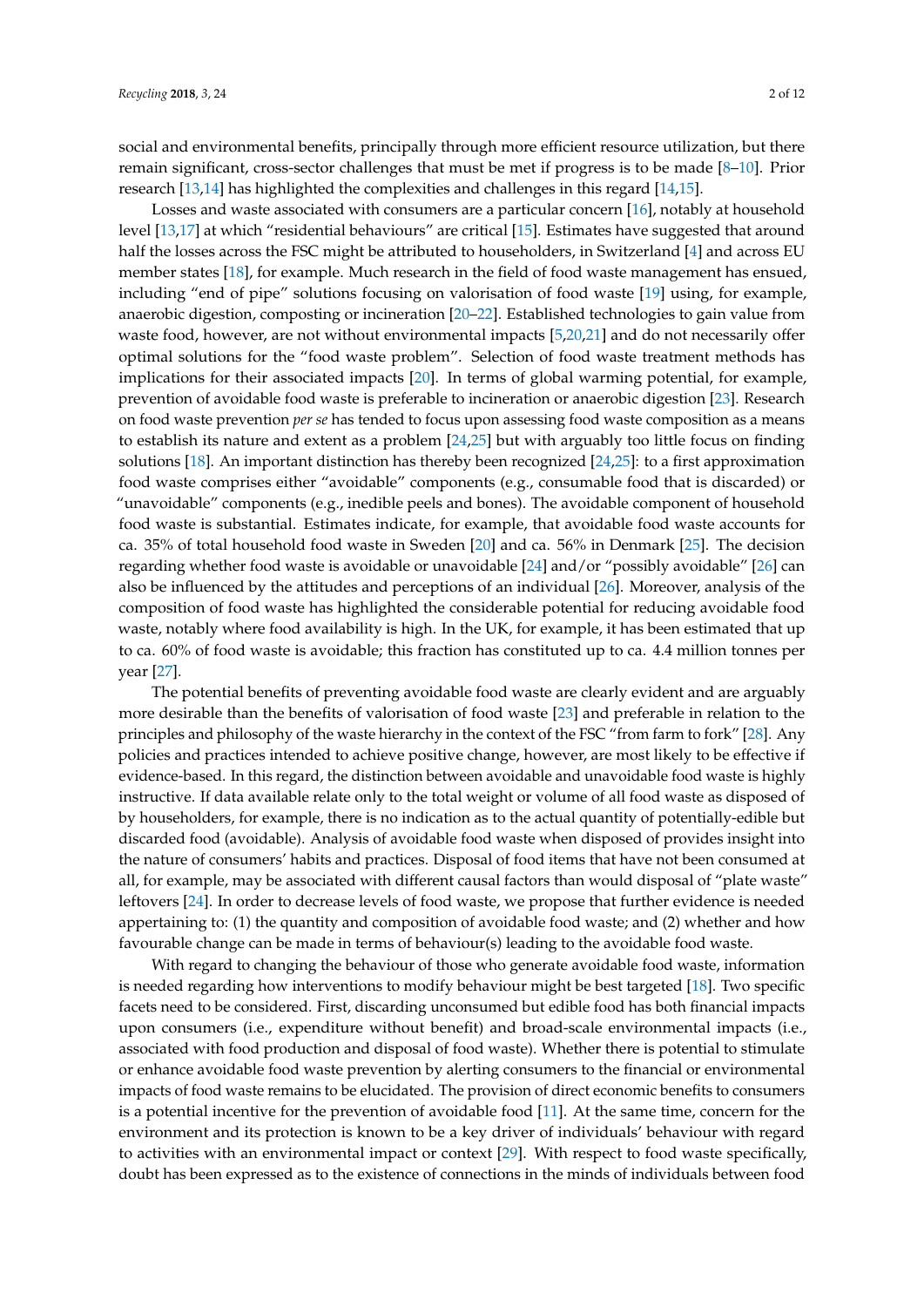waste and related environmental issues [\[18\]](#page-10-1). Secondly, the potential to raise awareness of economic or environmental impacts of food waste as a means to increase food waste prevention needs to be evaluated in the context of financial income, the relationship between household income being known to be a potential if equivocal influence on household food waste generation [\[18\]](#page-10-1). The income of a consumer or household may potentially influence their behaviour in terms of food waste generation and response(s) to behaviour change interventions highlighting either economic or environmental benefits of food waste prevention. As has been previously noted, "financial attitudes" may lead to an individual's intention to avoid food waste [\[13\]](#page-9-11). Moreover, saving money may well be a stronger motivator of individuals' actions than environmental concerns [\[18\]](#page-10-1); people with lower income may spend a higher proportion of their income on food than do those with higher incomes [\[11\]](#page-9-9) and, arguably, have more to gain by the economic benefits associated with avoidable food waste prevention.

The purpose of this study is thus to contribute evidence to guide policy, initiatives and actions intended to prevent avoidable food waste with focus on persuasion of individual consumers through awareness campaigns [\[18\]](#page-10-1). There is value in prototyping and testing interventions that aim to reduce household food waste; written communication is one form of intervention that merits elucidation [\[18\]](#page-10-1). This study seeks therefore to determine the potential for householders' behaviour to be altered by means of an information-based intervention such that better prevention of avoidable food waste can be achieved.

### **2. Materials and Methods**

### *2.1. Study Area*

The study examined food waste within the Borough of Eastleigh in southern England. In the 2011 census Eastleigh had a population of 125,000 in 52,000 households and over 99% of Borough residents lived in a household as opposed to a communal home [\[30\]](#page-10-13). Eastleigh's dwellings comprise 34% detached houses and bungalows, 28% semi-detached houses and bungalows, 22% terraced dwellings, and 14% flats or maisonettes [\[30\]](#page-10-13). Eastleigh Borough has a well-established (>20 years) multi-material kerbside collection system for household waste comprising alternate weekly property-close collections using a wheeled bin system for (1) dry recyclable materials (paper, newspapers & magazines, card, aerosol cans, plastic bottles and cans) and (2) residual waste. Kitchen (food) waste is collected within the property using a "kitchen caddy", the contents of which are transferred to a larger container that is set out at the kerbside and collected weekly on the same day as wheeled bins. Glass and batteries are collected at monthly intervals from the kerbside in a box. A garden waste collection service is also available, a cost for which must be paid for by the householder. Eastleigh thus has mature and well-established kerbside recycling facilities. Householders have been supplied with materials to promote recycling and inform them regarding the operation and use of the kerbside collections. The recycling rate is routinely above 40%. Interventions intended to enhance food waste prevention (Section [2.2\)](#page-2-0) should, in principle, build upon the existing and well-established contributions of householders to waste management via their recycling activities.

#### <span id="page-2-0"></span>*2.2. Experimental Design*

To assess the potential of interventions to reduce avoidable food waste, householders' responses to interventions were determined via an in situ trial using directly-measured food waste composition data (Section [2.3\)](#page-3-0). Trials were carried out using a variant of the "before-after-control-impact" (BACI) experimental design that is more commonly applied in ecological research [\[31\]](#page-10-14). The experimental design aligns with the purpose of the work re: "prototyping and testing" of interventions [\[18\]](#page-10-1). The field trail was thus orientated to elucidation of the short-term impacts of the interventions. Longer-term impacts (e.g., alteration of routines and/or habits) were not determined. The food waste that householders set out was analysed over two consecutive weekly collections, after which a leaflet was delivered to each household, encouraging reduction of avoidable food waste. Leaflets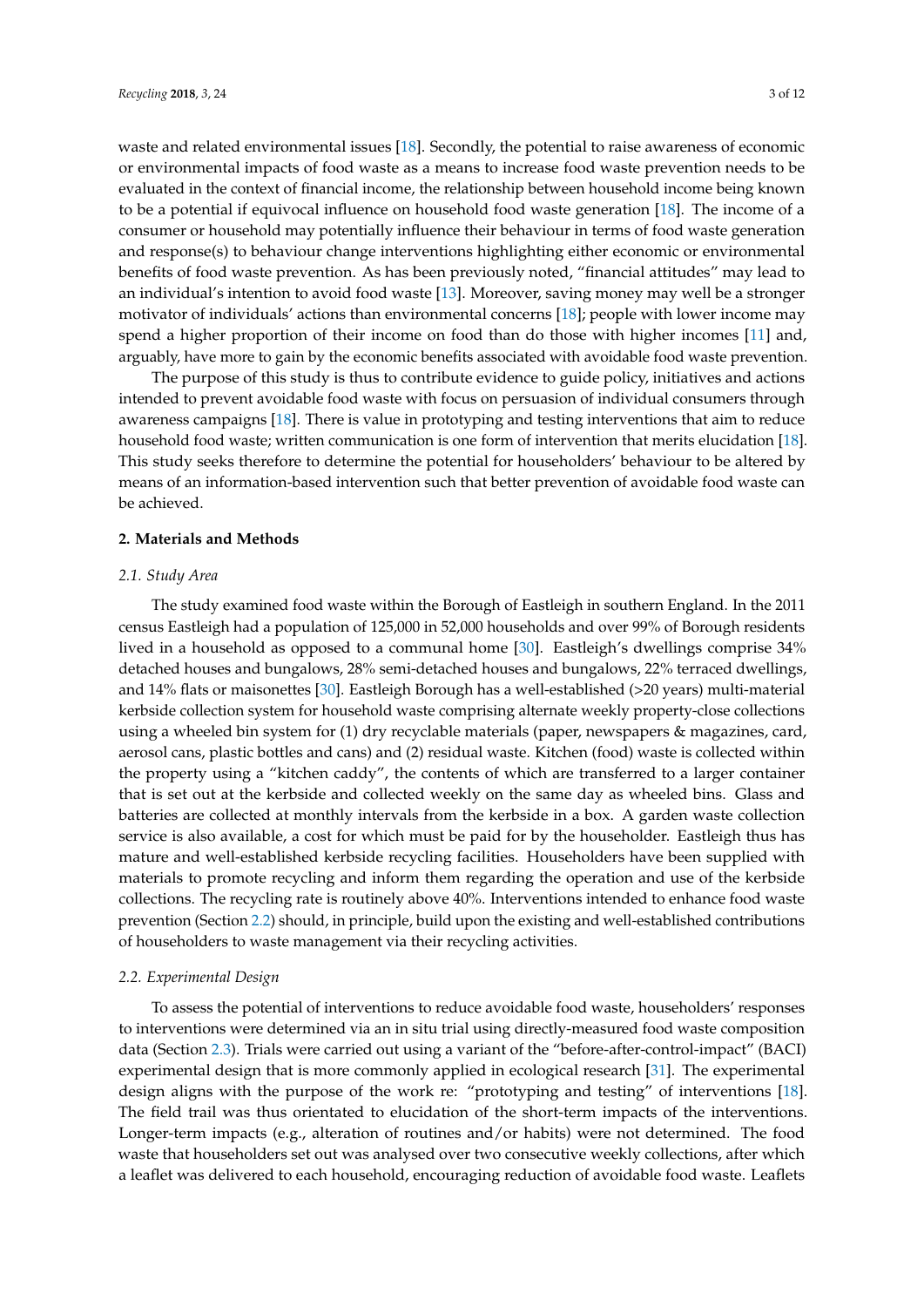were delivered within two days of the second weekly set-out. Three treatment groups were assessed contemporaneously; two groups received a leaflet highlighting either the economic costs or environmental impacts of avoidable food waste and a third group acted as an experimental control (Table [1\)](#page-3-1). Householders' food waste was then collected and analysed over the subsequent two consecutive weekly set-outs. Given the observed variability of food waste composition [\[13,](#page-9-11)[25\]](#page-10-8), observations over a longer period would clearly be desirable; in this instance the duration of observations was limited by available resources. The in situ field-scale trials thereby assessed the potential of contrasting interventions to reduce avoidable food waste with regard to (1) the influence of householders' economic (income) status, and (2) the influence of message (i.e., emphasis on the economic or environmental impacts of avoidable food waste) (Table [1\)](#page-3-1).

| <b>Income Status</b> | <b>Treatment Group</b>                                | <b>Treatment</b>                                                                                          |  |  |
|----------------------|-------------------------------------------------------|-----------------------------------------------------------------------------------------------------------|--|--|
| Affluent (30)        | Control (10)<br>Treatment $1(10)$<br>Treatment 2 (10) | No intervention<br>Leaflet: financial costs of food waste<br>Leaflet: environmental impacts of food waste |  |  |
| Low income (30)      | Control (10)<br>Treatment 1 (10)<br>Treatment 2 (10)  | No intervention<br>Leaflet: financial costs of food waste<br>Leaflet: environmental impacts of food waste |  |  |

<span id="page-3-1"></span>**Table 1.** Experimental design for in situ field-scale trials of interventions to induce food waste prevention behaviour. Numbers in parentheses indicate sample size (households) in each treatment group.

Trials focused on two groups of households that differed in terms of their residents' economic status. Specific locations for these groups were identified using Mosaic classifications supplied by Eastleigh Borough Council. The two areas selected aligned with "Career Professionals Living in Sought-After Locations" and "Low Income Families Living in Estate-Based Social Housing". Henceforward we refer to these groups as "affluent" and "low income" households, respectively.

Food waste was collected from 60 households (Table [1\)](#page-3-1). During the first survey, the first 30 households in each of the two survey areas that had set out a food waste container were selected for monitoring. When set out for collection, containers were collected from these same households during the three subsequent surveys. Whilst an entirely random selection of households would be preferred, sampling was in this instance constrained by logistical considerations. The households in both affluent and low income areas were split into three randomised sub-groups of 10 households, comprising a control and two treatment groups (Table [1\)](#page-3-1). The interventions comprised one of two leaflets, emphasizing either the environmental impacts or the financial costs of avoidable food waste [\[32\]](#page-10-15). The control group did not receive any intervention or information as part of the field trial.

## <span id="page-3-0"></span>*2.3. Food Waste Sample Collection and Analysis*

Collection of food waste samples took place over four weeks (8 July to 2 August) in 2012. Samples comprised only items of food waste set out in kerbside-collected containers; items placed elsewhere (e.g., residual waste bins and/or used for home composting) were not determined. Samples were obtained the evening before the food waste collection day in all cases. Samples were sorted following an established method [\[24\]](#page-10-7) with amendments: noodles and couscous were included with "pasta and rice", and the unclassifiable remainder was not classified as "avoidable". Weights of unclassifiable food waste were omitted from analyses. Samples were sorted and weighed within two days of collection [\[33\]](#page-10-16) to permit the fullest level of identification of the material. Samples were initially sorted into unavoidable and avoidable food waste (Table [2\)](#page-4-0). Unavoidable food waste was weighed but not classified further. The avoidable food waste was separated into individual items and classified according to: name of product; product category, life-cycle stage and net weight excluding packaging. Although "possibly avoidable" food waste has also been proposed and applied as a further category [\[26\]](#page-10-9), the present work was guided by the classification system as presented (Table [2\)](#page-4-0). Whilst this approach does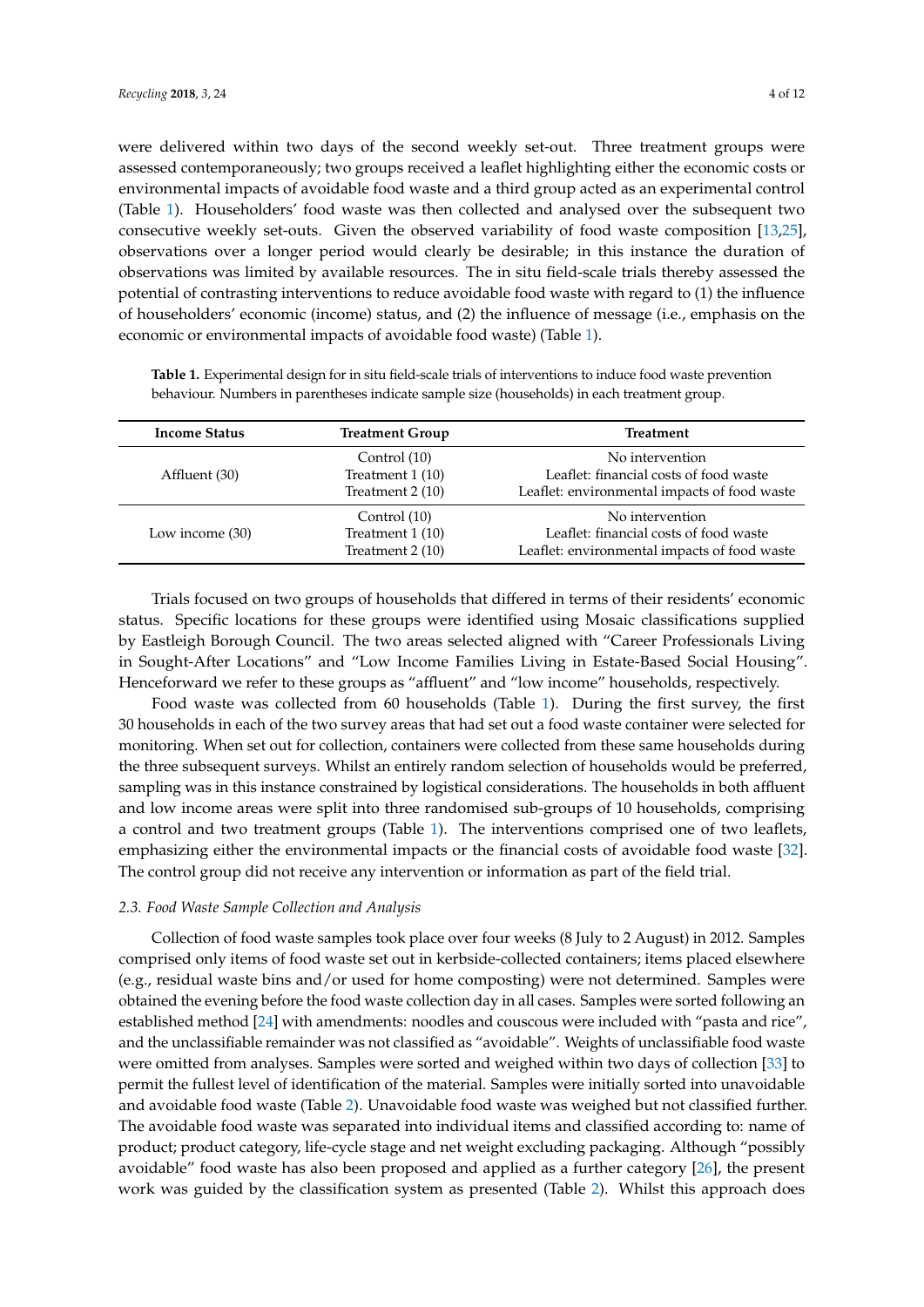not take into account variance in what is considered "edible", classification was carried out in a consistent if imperfect manner that is well-established and has, arguably, proven to be duly effective and informative in other food waste research [\[23–](#page-10-6)[25,](#page-10-8)[27\]](#page-10-10). No sorting or sieving was undertaken prior to the food waste audit. The contents of individual food waste containers set out for collection were not pooled or aggregated, but audited on a household-specific basis.

<span id="page-4-0"></span>**Table 2.** The food waste classification system employed in the present study. Adapted from Lebersorger & Schneider [\[24\]](#page-10-7).

| Avoidable/Unavoidable | Life-Cycle Stage                                     | Packaging                                                                            |  |  |
|-----------------------|------------------------------------------------------|--------------------------------------------------------------------------------------|--|--|
| Unavoidable           | Preparation residues/some<br>leftovers (e.g., bones) | Not applicable                                                                       |  |  |
| Avoidable             | Edible leftovers                                     | Not applicable                                                                       |  |  |
| Avoidable             | Whole unused                                         | (i) In original, unopened sales packaging<br>(ii) Others (not in original packaging) |  |  |
| Avoidable             | Part consumed                                        | (i) In original sales packaging<br>(ii) Others (not in original packaging)           |  |  |
|                       | Unclassifiable remainder                             |                                                                                      |  |  |

Non-biodegradable food packaging is not collected in Eastleigh's food waste kerbside collection scheme; information relating to quantities of food packaging was not recorded in the present study. For food items discarded with packaging, records were made—as far as possible—of gross weight (including any packaging), brand name, current fill, best-before date, use-by date, date of packaging, price of product, and original package weight. All weights were recorded to the nearest 0.1 g.

# *2.4. Data Analysis*

Data were tested for normality and equal variance. In all cases, data failed normality and/or equal variance tests were subjected to non-parametric statistical tests. Differences between avoidable food waste arising (total, by product category and life-cycle stage) before and after the interventions (Table [1\)](#page-3-1) were tested using the Mann–Witney U test combined with a multiple pairwise comparison test (Dunn's method).

# **3. Results**

### *3.1. Impacts of Interventions on Total Avoidable Food Waste Arisings and Composition by Life Cycle Stage*

In terms of the total avoidable food waste set out by householders, differences were apparent before and after the interventions; average weekly weight changes ranged from −2% to +42% (Table [3\)](#page-5-0). Most of the changes indicated an increase in the average weekly weight of avoidable food waste after the interventions (Table [3\)](#page-5-0). There was, however, no statistically significant difference in the weekly total weight of avoidable food waste before and after the leaflet intervention (Table [1\)](#page-3-1) for households receiving a leaflet emphasizing either the financial or the environmental impacts of avoidable food waste (Table [3\)](#page-5-0). There was thus no evidence of a meaningful response amongst those households monitored (Table [3\)](#page-5-0) to either type of intervention (Table [1\)](#page-3-1) in terms of the total weekly weights of avoidable food waste set out by the householders observed in this study.

The composition of food waste samples collected was also considered in terms of life-cycle stage (Table [3\)](#page-5-0). Avoidable food waste set out for collection comprised broadly similar quantities of part-consumed items, leftovers, and whole-unused items. The small proportions of items set out for collection still in their original packaging (0.4% to 1.4% by weight) demonstrated a high level of compliance with the kerbside collection scheme's requirement for excluding non-biodegradable packaging from kitchen waste. Although differences were evident in the weekly weights of avoidable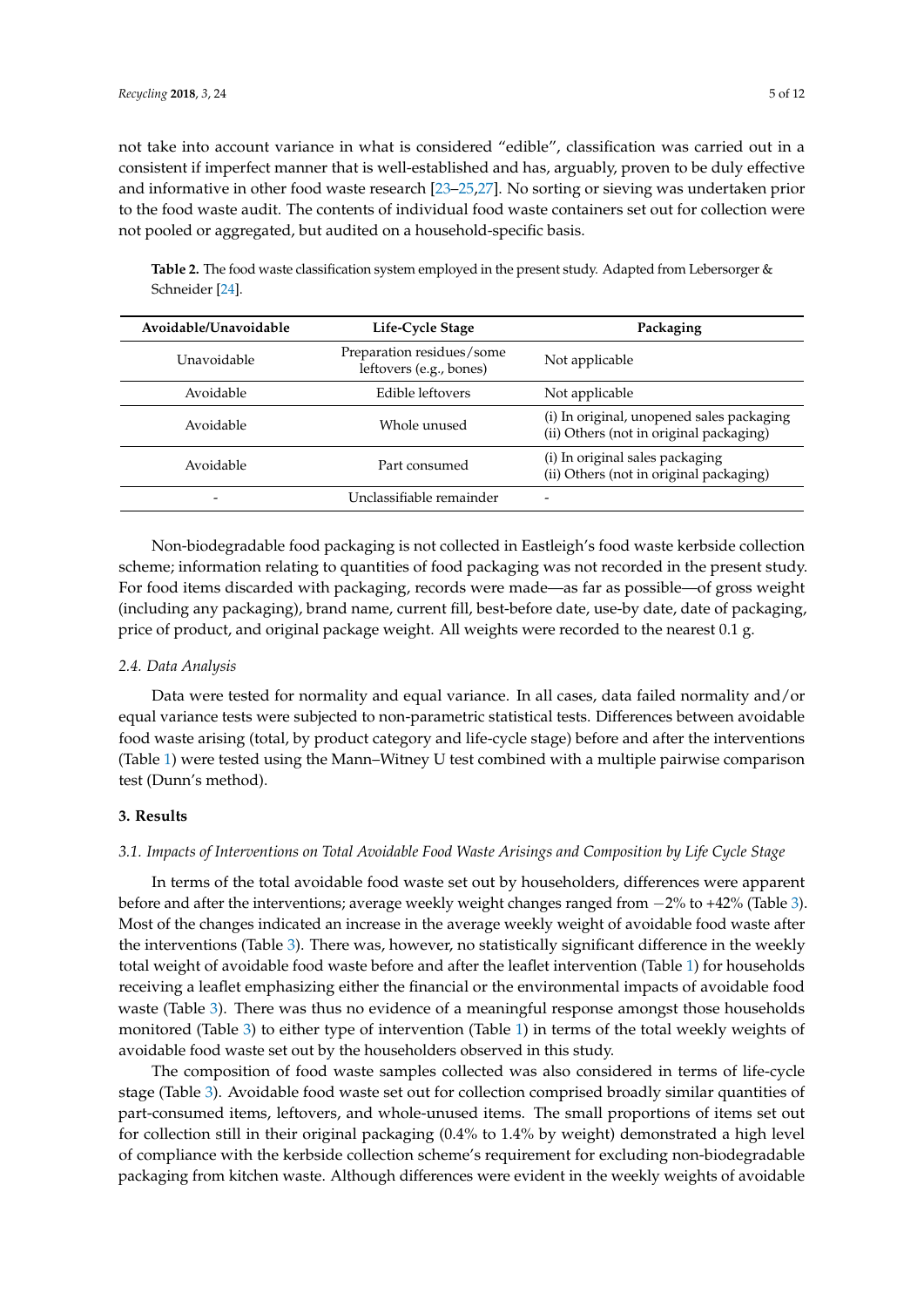food waste in the three life cycle stages (Table [3\)](#page-5-0) before and after either leaflet intervention (Table [1\)](#page-3-1), none of the differences was statistically significant. There was thus no evidence of a meaningful or consistent response of householders to the leaflet intervention (Table [3\)](#page-5-0) in this regard.

<span id="page-5-0"></span>**Table 3.** Average weekly set-outs of total avoidable food waste and quantities within life-cycle stages (Table [2\)](#page-4-0) observed in trials of behaviour change interventions (Table [1\)](#page-3-1). Data shown are for all food waste containers set out for kerbside collection over a two week period pre- or post-intervention in each treatment group (*N*). Whole-unused and part-consumed items include those with and without original sales packaging (see Table [2\)](#page-4-0). *Change* indicates the percentage change from pre- to post-intervention average weekly weights.

| Income<br><b>Status</b> | Treatment Group <sup>1</sup>                 | Pre- or<br>Post-Intervention | $\mathbf N$ | Total <sup>2</sup> | Whole-Unused <sup>2</sup> | Part-Consumed <sup>2</sup> | Leftovers <sup>2</sup> |
|-------------------------|----------------------------------------------|------------------------------|-------------|--------------------|---------------------------|----------------------------|------------------------|
| Affluent                | Control                                      | Pre-                         | 20          | $514 \pm 76$       | $158 + 59$                | $147 \pm 30$               | $192 \pm 43$           |
|                         |                                              | Post-                        | 19          | $518 \pm 139$      | $122 \pm 52$              | $141 \pm 58$               | $215 \pm 68$           |
|                         |                                              | Change                       |             | $+1\%$             | $-23%$                    | $-4%$                      | $+12%$                 |
|                         | Economic costs<br>intervention               | Pre-                         | 18          | $326 \pm 64$       | $35 \pm 27$               | $124 + 25$                 | $163 \pm 53$           |
|                         |                                              | Post-                        | 18          | $397 \pm 133$      | $135 \pm 61$              | $191 \pm 64$               | $69 \pm 26$            |
|                         |                                              | Change                       |             | $+22%$             | $+286%$                   | $+54%$                     | $-58%$                 |
|                         | Environmental<br><i>impacts</i> intervention | Pre-                         | 19          | $343 \pm 76$       | $118 \pm 66$              | $177 \pm 51$               | $46 \pm 17$            |
|                         |                                              | Post-                        | 17          | $486 \pm 91$       | $138 \pm 45$              | $161 \pm 49$               | $125 \pm 48$           |
|                         |                                              | Change                       |             | $+42%$             | $+17%$                    | $-9%$                      | $+172%$                |
| Low<br>income           | Control                                      | Pre-                         | 17          | $583 \pm 108$      | $98 \pm 40$               | $182 \pm 57$               | $284 \pm 110$          |
|                         |                                              | Post-                        | 12          | $773 \pm 101$      | $233 \pm 99$              | $299 \pm 95$               | $189 \pm 63$           |
|                         |                                              | Change                       |             | $+33%$             | $+138%$                   | $+64%$                     | $-33%$                 |
|                         | Economic costs<br>intervention               | Pre-                         | 18          | $697 \pm 140$      | $253 \pm 95$              | $218 \pm 60$               | $226 \pm 61$           |
|                         |                                              | Post-                        | 14          | $684 \pm 128$      | $112 \pm 51$              | $298 \pm 99$               | $263 \pm 59$           |
|                         |                                              | Change                       |             | $-2\%$             | $-56%$                    | $+37%$                     | $+16%$                 |
|                         | Environmental<br><i>impacts</i> intervention | Pre-                         | 17          | $610 \pm 90$       | $182 \pm 63$              | $239 \pm 44$               | $189 \pm 74$           |
|                         |                                              | Post-                        | 13          | $771 \pm 170$      | $94 \pm 37$               | $542 \pm 181$              | $119 \pm 34$           |
|                         |                                              | Change                       |             | $+26%$             | $-48%$                    | $+127%$                    | $-37%$                 |

<sup>1</sup> See Table [2.](#page-4-0) <sup>2</sup> g per household per week  $\pm$  1 standard error.

# *3.2. Impacts of Interventions on Avoidable Food Waste Composition by Product Category*

Of the product categories of avoidable food waste audited, four products (fruit, vegetables, bread, and prepared meals) each commonly accounted for ca. 15–25% of the total by weight; all other product categories each accounted for a minor fraction (less than ca. 4% by weight). Subsequent analysis thus focused on the four most prevalent product categories.

When considered in terms of weekly weights of avoidable food waste in product categories, differences were again evident between householders' set-outs before and after the interventions. Average weekly weight changes from before to after the intervention (Table1) ranged from −59% to +155% for fruit, −56% to +166% for vegetables, −65% to +41% for bread, and −96% to +357% for prepared meals (Table [4\)](#page-6-0).

When tested statistically, there was found to be no significant difference in the weekly total weight of avoidable fruit, vegetables, bread and prepared meal food waste before and after the leaflet intervention (Table [4\)](#page-6-0) for households receiving either a leaflet emphasizing the financial or a leaflet the environmental impacts of avoidable food waste. There was thus no evidence of a meaningful response amongst those households monitored (Table [4\)](#page-6-0) to any of the interventions tested (Table [1\)](#page-3-1).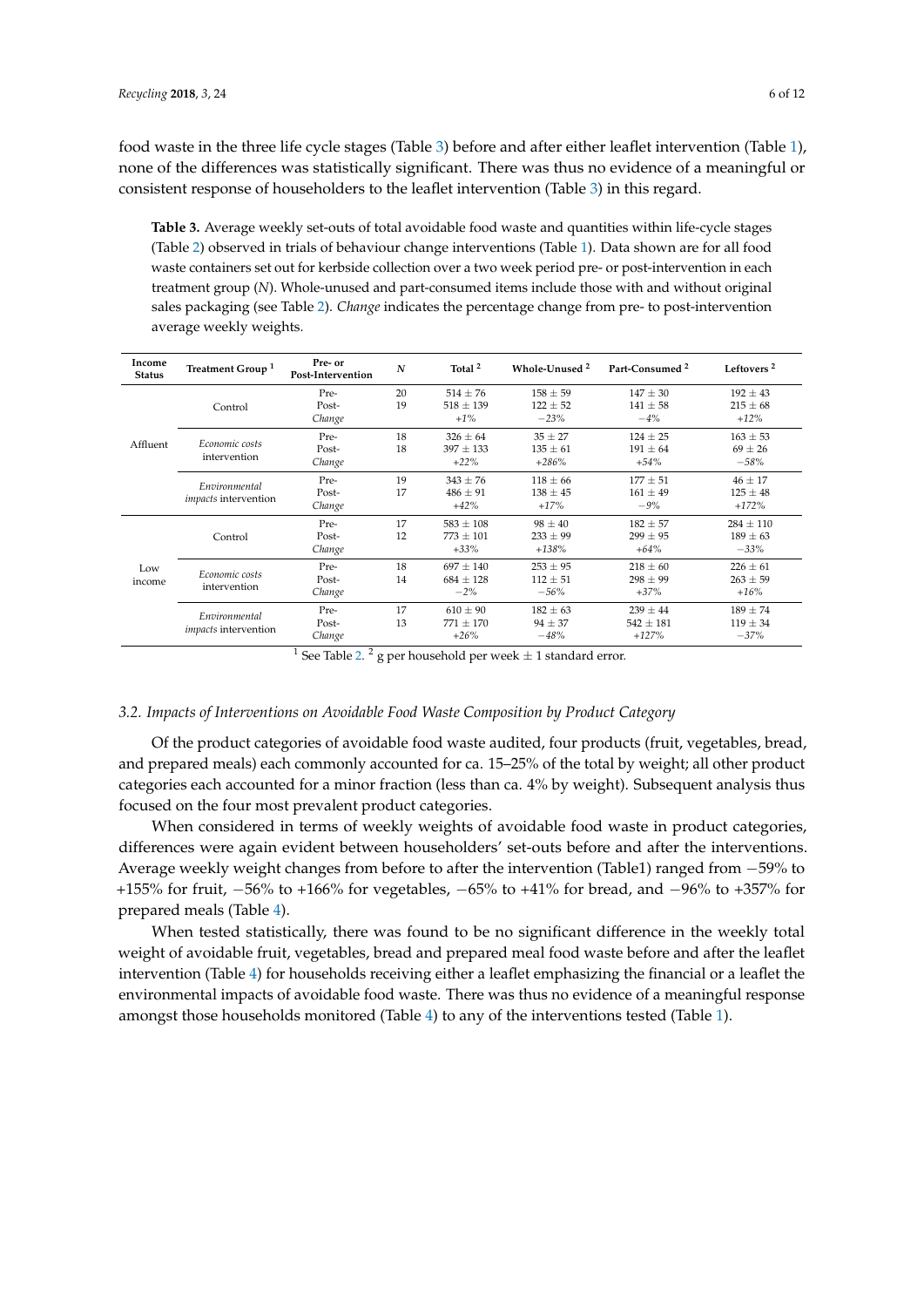<span id="page-6-0"></span>**Table 4.** Average weekly set-outs of avoidable food waste attributable to the four most prominent product categories observed in trials of behaviour change interventions (Table [1\)](#page-3-1). Data shown are for all food waste containers set out for kerbside collection over a two week period pre- or post-intervention in each treatment group (*N*). *Change* indicates the percentage change from pre- to post-intervention average weekly weights.

| Income<br><b>Status</b> | Treatment Group <sup>1</sup>          | Pre- or<br>Post-Intervention | N  | Fruit <sup>2</sup> | Vegetables <sup>2</sup> | Bread <sup>2</sup> | Prepared Meal <sup>2</sup> |
|-------------------------|---------------------------------------|------------------------------|----|--------------------|-------------------------|--------------------|----------------------------|
| Affluent                | Control                               | Pre-                         | 20 | $182 \pm 56$       | $80 \pm 39$             | $57 \pm 22$        | $106 \pm 42$               |
|                         |                                       | Post-                        | 19 | $74 \pm 23$        | $125 \pm 56$            | $57 \pm 29$        | $176 \pm 68$               |
|                         |                                       | Change                       |    | $-59%$             | $+56%$                  | $0\%$              | $+66%$                     |
|                         | Economic costs<br>intervention        | Pre-                         | 18 | $74 \pm 29$        | $98 \pm 32$             | $22 \pm 10$        | $44 \pm 23$                |
|                         |                                       | Post-                        | 18 | $189 \pm 78$       | $72 \pm 38$             | $30 \pm 14$        | $39 \pm 24$                |
|                         |                                       | Change                       |    | $+155%$            | $-27%$                  | $+36%$             | $-11%$                     |
|                         | Environmental impacts<br>intervention | Pre-                         | 19 | $43 \pm 22$        | $114 \pm 65$            | $111 \pm 38$       | $14 \pm 11$                |
|                         |                                       | Post-                        | 17 | $105 \pm 40$       | $84 \pm 34$             | $107 \pm 38$       | $64 \pm 43$                |
|                         |                                       | Change                       |    | $+144%$            | $-26%$                  | $-4%$              | $+357\%$                   |
| Low<br>income           | Control                               | Pre-                         | 17 | $83 \pm 27$        | $115 \pm 32$            | $515 \pm 58$       | $169 \pm 87$               |
|                         |                                       | Post-                        | 12 | $118 \pm 29$       | $306 \pm 130$           | $182 \pm 66$       | $62 \pm 54$                |
|                         |                                       | Change                       |    | $+42%$             | $+166%$                 | $-65%$             | $-28%$                     |
|                         | Economic costs<br>intervention        | Pre-                         | 18 | $122 \pm 48$       | $211 \pm 75$            | $109 \pm 51$       | $108 \pm 46$               |
|                         |                                       | Post-                        | 14 | $242 \pm 92$       | $170 \pm 92$            | $39 \pm 15$        | $78 \pm 23$                |
|                         |                                       | Change                       |    | $+98%$             | $-19%$                  | $-64%$             | $-28%$                     |
|                         | Environmental impacts<br>intervention | Pre-                         | 17 | $150 \pm 53$       | $135 \pm 32$            | $119 \pm 35$       | $108 \pm 74$               |
|                         |                                       | Post-                        | 13 | $361 \pm 152$      | $60 \pm 30$             | $168 \pm 26$       | $4 \pm 4$                  |
|                         |                                       | Change                       |    | $+141%$            | $-56\%$                 | $+41%$             | $-96%$                     |

<sup>1</sup> See Table [2.](#page-4-0)<sup>2</sup> g per household per week  $\pm$  1 standard error.

# **4. Discussion**

This study has, for the Eastleigh case study, elucidated key facets of householders' behaviour with respect to the avoidable food waste they generate and discard. The field trials of two interventions demonstrated no statistically meaningful impact, whether leaflets emphasized the financial or environmental impacts of avoidable food waste, or were delivered to affluent or low income households (Table [1\)](#page-3-1). Indeed, the lack of differences arising from the intervention negated the need to carry out in full the statistical analyses usually associated with the before-after-control-impact experimental design [\[31\]](#page-10-14).

This study indicates that neither of the interventions used had a discernible impact on householders' behaviour in relation to food waste in terms of either total avoidable food waste (Table [3\)](#page-5-0), food waste by life-cycle stage (Table [3\)](#page-5-0) or food waste by product (Table [4\)](#page-6-0). In consequence, messages for campaigns or interventions to reduce avoidable food waste in Eastleigh are considered unlikely to make a positive difference if a leaflet-format intervention is used with focus on the negative environmental or financial impacts of food waste (Table [1\)](#page-3-1). Given the complexity and range of factors that are believed to influence food waste behaviour [\[14\]](#page-9-12), there is a possibility that impacts of these interventions might not be realised until there has been sufficient time to influence householders' actions. Planning and associated food shopping, for example, might well operate on timescales commensurate with a habitual context [\[14\]](#page-9-12) at which a response to interventions might not be manifest until after longer than two weeks after the intervention itself.

## *4.1. Householders' Responses to Behaviour Change Interventions*

The lack of measurable householders' response to the intervention used in the present study may be due to several reasons. Elsewhere in the UK, leaflet campaigns have not resulted in a discernible effect on householders' waste recycling behaviour [\[34\]](#page-10-17). Other studies have identified that householders respond better to other forms of intervention such as door-to-door communications [\[35\]](#page-10-18). Moreover, with a high level of variation in avoidable food waste arisings, changes in householders' behaviour may well be occluded by the variance of the data, as indicated by the high standard error values relative to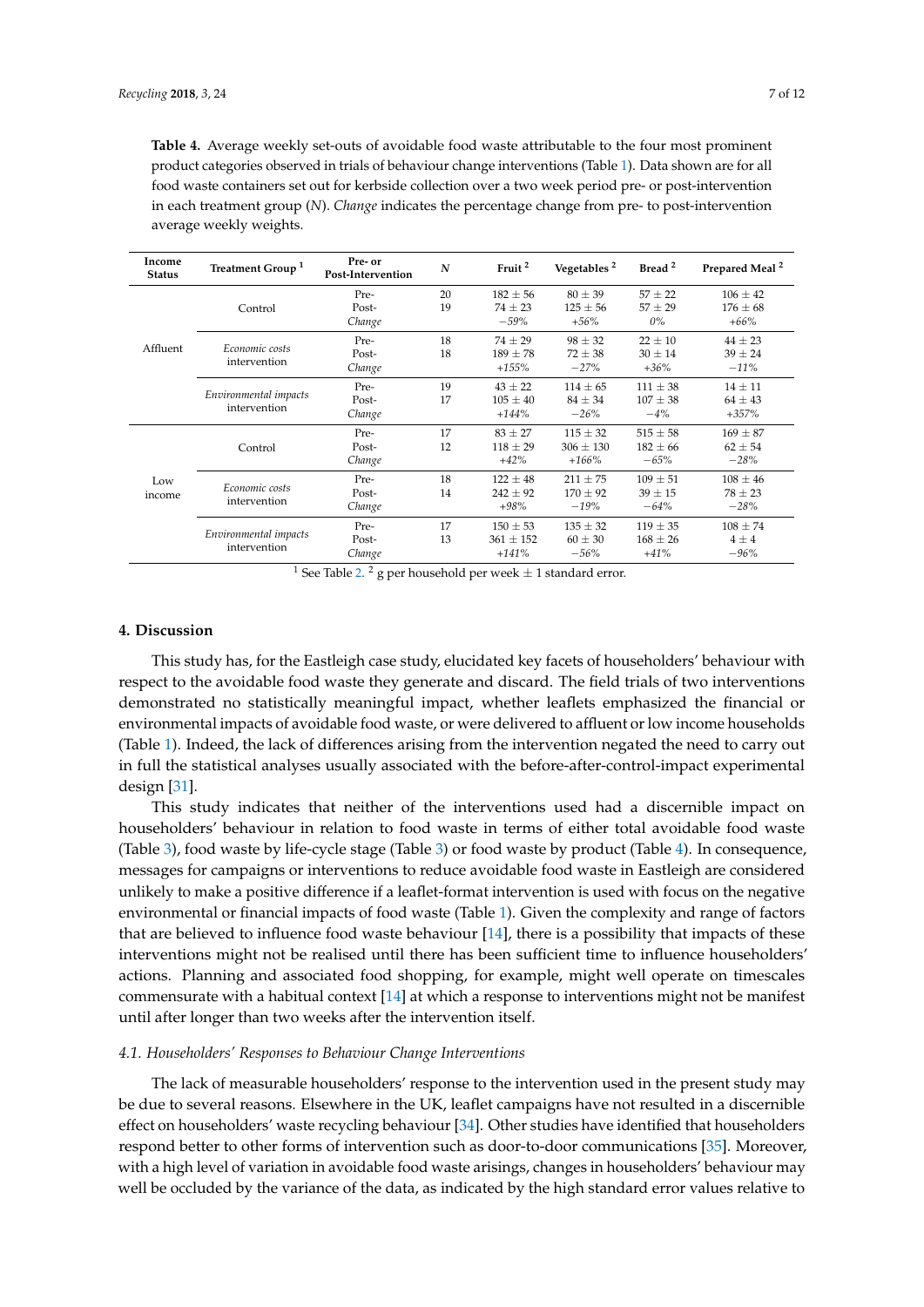average weekly food waste arisings (Tables [3](#page-5-0) and [4\)](#page-6-0). A longer set of pre- and post-intervention food waste surveys and/or larger sample size [\[25\]](#page-10-8) may be needed to provide the basis for more meaningful analysis. We note that the high level of variation observed in food waste set-outs influences the outcomes of quantitative and statistical analyses. This high level of variance is a repeated pattern in studies of food waste composition that occurs across a wide range of sampling effort and means [\[13,](#page-9-11)[25\]](#page-10-8) and will likely continue to present challenges to interpreting such observations. We note additionally that surveys were undertaken of kitchen waste containers collected at the kerbside. These observations do not therefore permit insight to other possible destinations of food waste that may have been precipitated by the leaflet intervention, e.g., home composting or pet feeding.

The observed lack of difference in the responses of householders to interventions stressing financial and environmental impacts of food waste conflicts with the findings of some previous research. In an assessment of deploying financial incentives as a means to enhance use of a kerbside recycling scheme, recycling was deemed more of an altruistic act in which participation was less likely to be motivated by personal gain than by a desire to contribute to the common good [\[36\]](#page-10-19). Alignment of householders' actions with altruistic, environmentally-motivated actions may thus be expected [\[29\]](#page-10-12), but this study suggests a lack of such a response in this instance vis-à-vis the lack of response to the intervention focused upon the environmental impacts of avoidable food waste (Table [1\)](#page-3-1). Likewise, alerting householders to the financial losses associated with avoidable food waste (Table [1\)](#page-3-1) did not evoke an identifiable response. We suggest that this lack of response may be influenced by the magnitude of household-specific financial losses. For the UK, the cost of wasted food to the average household in 2010 was £480 per year; in the same year the average UK salary was £500 per week [\[37\]](#page-10-20). Although food waste thus typically accounts for ca. one week of an average salary, we note that the typical daily cost of food waste per household is £1.32, i.e., substantially less than the price of a coffee at a UK high street outlet. Although financial aspects comprise one element of recycling scheme design [\[38\]](#page-10-21), intrinsic, personal beliefs are broadly considered to motivate participation in household waste recycling [\[29](#page-10-12)[,39\]](#page-10-22). The potential for financial and/or altruistic factors to stimulate or motivate behaviours aligned with householders' waste management appears not to be manifest in relation to food waste prevention behaviour on the basis of this study. With regard to both interventions tested in this study, the lack of perceived connection of an individual's activity and its consequences may offer an explanation for the observed lack of response, food waste behaviours perhaps being driven by and performed for reasons that are not directly related to waste prevention [\[14\]](#page-9-12). Moreover, there is a possibility that the "power" of information as a driver of food waste behaviour is somewhat limited [\[18\]](#page-10-1).

# *4.2. Implications for Food Waste Prevention*

Whilst the observed data question and undermine the value of leaflet-based interventions (Table [1\)](#page-3-1) as means to reduce avoidable food waste (on a short-term basis, at least), observations made nonetheless provide insight that could underpin other initiatives to reduce or prevent avoidable food waste arisings [\[18\]](#page-10-1). For those households surveyed, avoidable food waste comprised mainly fruit, vegetables, bread, and prepared meals (Table [4\)](#page-6-0) that were discarded mainly as part-consumed items, whole-unused items, or as leftovers (Table [3\)](#page-5-0). In this regard, the Eastleigh case study aligns closely with other compositional analyses of food waste [\[24,](#page-10-7)[25\]](#page-10-8). Elimination of these four predominant product groups (Table [4\)](#page-6-0) via complete consumption could, if achievable, result in a reduction in avoidable food waste of ca. 80%. We suggest, however, that broad campaigns initiated to prompt reduction or prevention of avoidable food waste would likely have the greatest benefit if the focus for such interventions or campaigns were to be duly informed by the analysis of discarded products in relation to their life-cycle stage at the point of disposal.

In this respect, strategies for food waste prevention could potentially be more successful if orientated around the behaviour and influencing factors that led to their disposal [\[14\]](#page-9-12). Comparison of quantities of avoidable food waste per product group (Table [4\)](#page-6-0) within the different life-cycle stages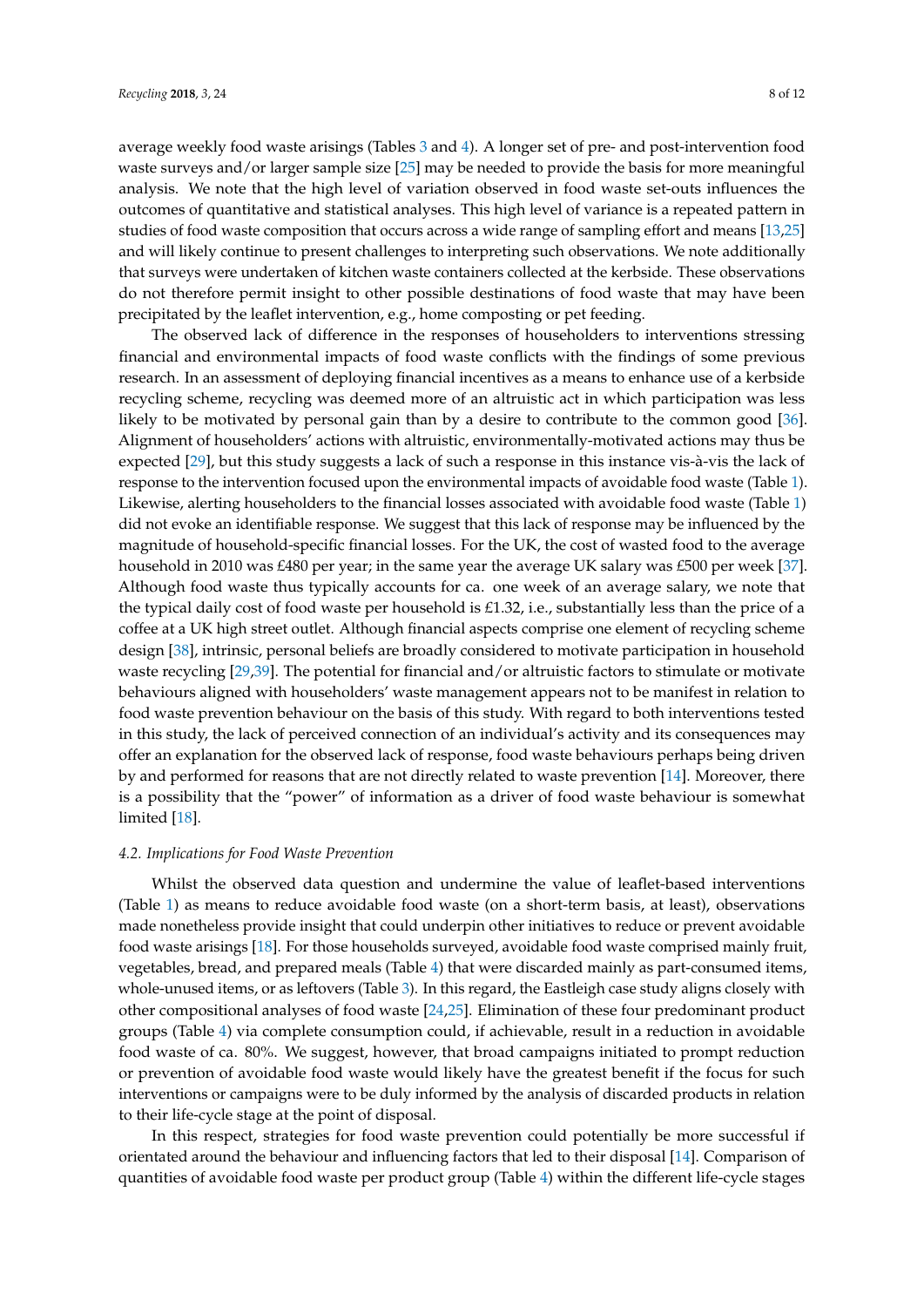(Tables [2](#page-4-0) and [3\)](#page-5-0) is instructive in this regard. Prepared meals, for example, typically accounted for ca. 100 g per household per week of avoidable food waste, all of which comprised leftovers in terms of life-cycle stage (Table [2\)](#page-4-0). In contrast, bread products placed in kitchen waste bins contributed a similar quantity to prepared meals but were comprised mainly of part-consumed products. Avoidable food waste comprising fruit and vegetables differed from bread and prepared meals in terms of life-cycle stage, being mainly composed of a mixture of part-consumed and whole-unused items. It may be speculated that part-consumed and whole-unused items (bread, fruit and vegetables; Table [4\)](#page-6-0) could be related to consumers' behaviour in regard to meal planning [\[19](#page-10-2)[,40\]](#page-10-23), shopping [\[40\]](#page-10-23), use of leftovers [\[40\]](#page-10-23) or food storage [\[24\]](#page-10-7), whilst leftovers may more likely be associated with poor portion control, for example [\[32\]](#page-10-15). We note that such factors align with "skills" and "logistics" in relation to food waste behaviour [\[15\]](#page-9-13). However, without motivation to act—which may be associated with a complex and inter-related suite of factors [\[14,](#page-9-12)[18,](#page-10-1)[40](#page-10-23)[–42\]](#page-11-0)—the desire to seek and obtain the appropriate skills and logistics to reduce avoidable food waste is likely low or negligible.

With regard to campaigns and interventions, advice and guidance on "portion and plan" [\[32\]](#page-10-15) has potential to reduce both unconsumed food (whole-unused or part-consumed) and leftovers (Table [3\)](#page-5-0) by addressing the influence of over-buying food and/or preparing portions that exceed dietary needs or appetite. Such approaches are notable in that reductions of food waste could ensue for all four major food products that are discarded in Eastleigh (Table [4\)](#page-6-0). As noted, the steps and decisions leading to leftovers and part-consumed or whole-unconsumed products differ [\[43\]](#page-11-1). In addition to food planning with emphasis on portion size, the provision of recipes intended to reduce avoidable food waste and guidance on storage of foodstuffs [\[32\]](#page-10-15) can have positive impacts in reducing quantities of unconsumed food or leftovers. We note that a food waste prevention campaign message to "Love Food, Hate Waste" [\[32,](#page-10-15)[44\]](#page-11-2) expresses a positive view with emphasis on practical actions to use food more effectively and more fully. Such an approach differs markedly to a view focusing on the deleterious financial and environmental impacts of food waste as trialed in the present study (Table [1\)](#page-3-1).

More generally, this study highlights a notable gap in our understanding of householders' waste management behaviours. Much prior research has focused on householders' recycling behaviour as opposed to their waste prevention behaviour; recyclers are not necessarily seen as waste minimisers and those who reduce their waste do not necessarily recycle [\[45\]](#page-11-3). Recyclers may not identify waste reduction as the solution to the problems associated with waste in general terms [\[45\]](#page-11-3).

This study assumed that in focusing on households that are already participating in a multi-material kerbside recycling scheme that includes a voluntary food waste recycling scheme, householders would be well placed to extend their existing behaviour to include waste prevention as well as recycling. Our observations concur with the proposal [\[45\]](#page-11-3) that there is low potential for behaviour change with regards to waste prevention amongst a group of recyclers: recycling may be a normative behaviour whilst waste prevention is not. As noted, "spillover" effects of recycling into other realms of pro-environmental behaviour is by no means a given and cannot be assumed [\[42\]](#page-11-0).

## **5. Conclusions and Recommendations**

This study has established that, for the case study to hand, leaflet interventions intended to promote reduction of avoidable food waste had no statistically meaningful impact on the avoidable food waste set out for collection by households observed over a short-term field trial. Whether the economic or the environmental impacts of avoidable food waste were highlighted, householders did not respond measurably to the information in leaflets. We conclude that there is likely to be little merit in deploying such leaflets as means to encourage or foster avoidable food waste prevention.

In the light of this observation, interventions to promote prevention of food waste may be well-advised to employ different means to deliver different messages. In this study, leaflets delivered to householders presented to them the reasons why avoidable food prevention is desirable but not how to effect positive change. In this regard, the WRAP "Love Food, Hate Waste" campaign has considerable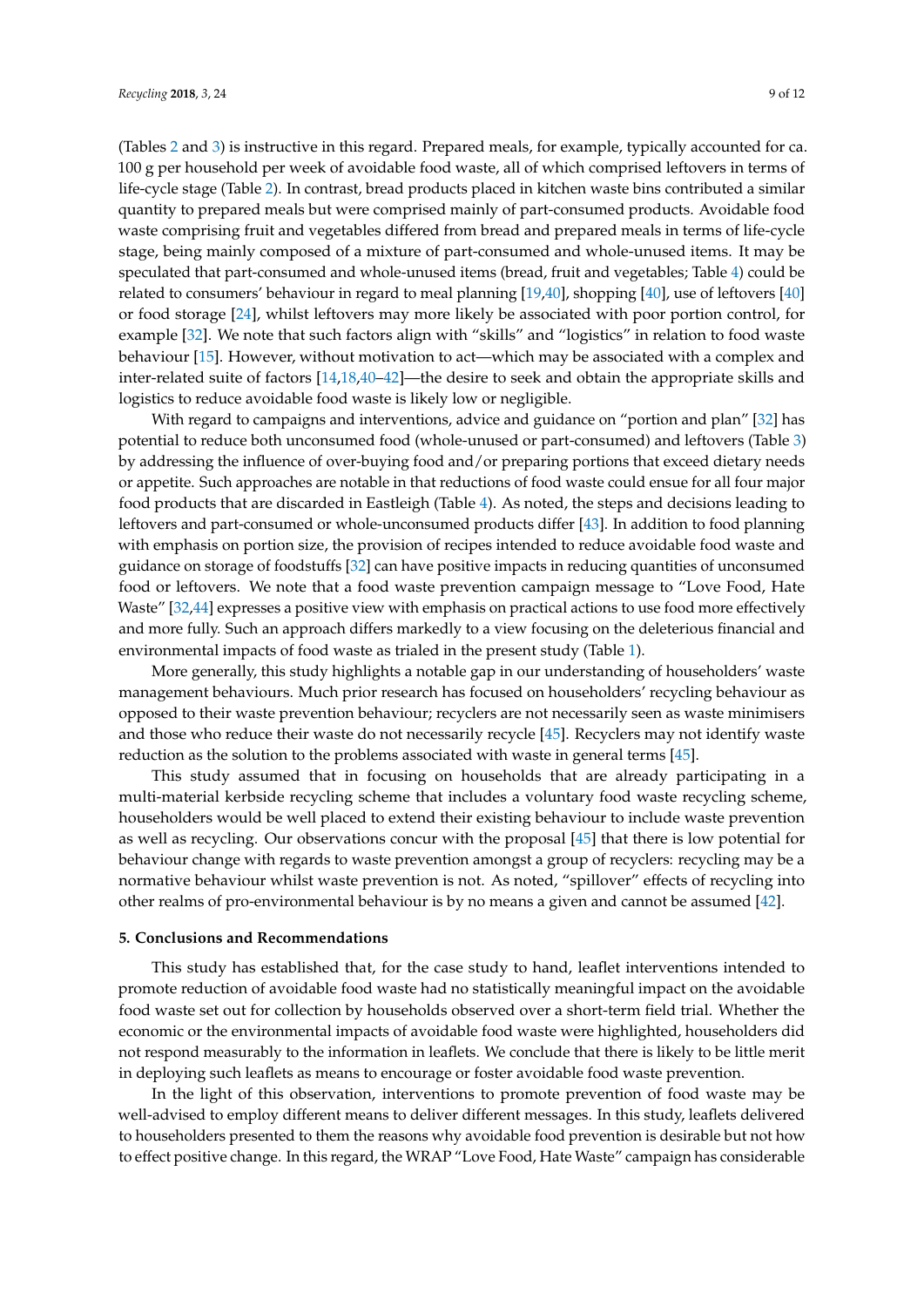merit in emphasising actions, methods and information aligned with food waste prevention [\[9\]](#page-9-7) and adopting a wide range of communication and dissemination methods [\[40\]](#page-10-23).

Moreover, we propose that insight to food waste behaviour may be gained through analysis of food waste products in relation to life-cycle stage could have considerable merit with regard to understanding better the underpinning reasons and factors. If better understanding of why avoidable food waste arises can be achieved, the strategies to prevent would be more suitably informed and likely lead to positive outcomes.

**Author Contributions:** Matthew M. Smith, Ian D. Williams and Peter J. Shaw conceived and designed the experiments, and analysed and interpreted the data; Matthew M. Smith performed the majority of the field measurements.

**Acknowledgments:** The authors are grateful for the support of Eastleigh Borough Council during this project and would like to thank Angela Taylor in particular for information and insights into the area of study, and Richard Saunders for encouragement and assistance in the field.

**Conflicts of Interest:** The authors declare no conflict of interest.

## **References**

- <span id="page-9-0"></span>1. Food and Agriculture Organization of the United Nations (FAO). *Global Food Losses and Food Waste—Extent, Causes and Prevention*; FAO: Rome, Italy, 2011.
- <span id="page-9-1"></span>2. Institution of Mechanical Engineers (IMechE). *Global Food: Waste Not, Want Not*; ImechE: London, UK, 2013.
- <span id="page-9-2"></span>3. Hall, K.D.; Guo, J.; Dore, M.; Crow, C.C. The progressive increase of food waste in America and its environmental impact. *PLoS ONE* **2009**, *4*, e7940. [\[CrossRef\]](http://dx.doi.org/10.1371/journal.pone.0007940) [\[PubMed\]](http://www.ncbi.nlm.nih.gov/pubmed/19946359)
- <span id="page-9-3"></span>4. Beretta, C.; Stoessel, F.; Baier, U.; Hellweg, S. Quantifying food losses and the potential for reduction in Switzerland. *Waste Manag.* **2013**, *33*, 764–773. [\[CrossRef\]](http://dx.doi.org/10.1016/j.wasman.2012.11.007) [\[PubMed\]](http://www.ncbi.nlm.nih.gov/pubmed/23270687)
- <span id="page-9-15"></span>5. Lundie, S.; Peters, G.M. Life cycle assessment of food waste management options. *J. Clean. Prod.* **2005**, *13*, 275–286. [\[CrossRef\]](http://dx.doi.org/10.1016/j.jclepro.2004.02.020)
- <span id="page-9-5"></span>6. Kummu, M.; de Moel, H.; Porkka, M.; Siebert, S.; Varis, O.; Ward, P.J. Lost food, wasted resources: Global food supply chain losses and their impacts on freshwater, cropland, and fertiliser use. *Sci. Total Environ.* **2012**, *438*, 477–489. [\[CrossRef\]](http://dx.doi.org/10.1016/j.scitotenv.2012.08.092) [\[PubMed\]](http://www.ncbi.nlm.nih.gov/pubmed/23032564)
- <span id="page-9-4"></span>7. Parfitt, J.; Barthel, M.; Macnaughton, S. Food waste within food supply chains: Quantification and potential for change to 2050. *Philos. Trans. R. Soc. B* **2010**, *365*, 3065–3081. [\[CrossRef\]](http://dx.doi.org/10.1098/rstb.2010.0126) [\[PubMed\]](http://www.ncbi.nlm.nih.gov/pubmed/20713403)
- <span id="page-9-6"></span>8. Alexander, P.; Brown, C.; Arneth, A.; Finnigan, J.; Moran, D.; Rounsevell, M.D.A. Losses, inefficiencies and waste in the global food system. *Agric. Syst.* **2017**, *153*, 190–200. [\[CrossRef\]](http://dx.doi.org/10.1016/j.agsy.2017.01.014) [\[PubMed\]](http://www.ncbi.nlm.nih.gov/pubmed/28579671)
- <span id="page-9-7"></span>9. Waste and Resources Action Programme (WRAP). Solutions to Prevent Household Food Waste. Available online: <http://www.wrap.org.uk/content/solutions-prevent-household-food-waste> (accessed on 26 February 2018).
- <span id="page-9-8"></span>10. Quested, T.; Parry, A. Household Food Waste in the UK, 2015. WRAP. January 2017. Available online: [http:](http://www.wrap.org.uk/sites/files/wrap/Household_food_waste_in_the_UK_2015_Report.pdf) [//www.wrap.org.uk/sites/files/wrap/Household\\_food\\_waste\\_in\\_the\\_UK\\_2015\\_Report.pdf](http://www.wrap.org.uk/sites/files/wrap/Household_food_waste_in_the_UK_2015_Report.pdf) (accessed on 26 February 2018).
- <span id="page-9-9"></span>11. Schneider, F.; Lebersorger, S. The challenges of food wastage to European Society. In Proceedings of the 15th European Roundtable on Sustainable Consumption and Production, Bregenz, Austria, 2–4 May 2012.
- <span id="page-9-10"></span>12. Halloran, A.; Clement, J.; Kornum, N.; Bucatariu, C.; Magid, J. Addressing food waste reduction in Denmark. *Food Policy* **2014**, *49*, 294–301. [\[CrossRef\]](http://dx.doi.org/10.1016/j.foodpol.2014.09.005)
- <span id="page-9-11"></span>13. Visschers, V.H.M.; Wickli, N.; Siegrist, M. Sorting out food waste behaviour: A survey on the motivators and barriers of self-reported amounts of food waste in households. *J. Environ. Psychol.* **2016**, *45*, 66–78. [\[CrossRef\]](http://dx.doi.org/10.1016/j.jenvp.2015.11.007)
- <span id="page-9-12"></span>14. Quested, T.E.; Marsh, E.; Stunell, D.; Parry, A.D. Spaghetti soup: The complex world of food waste behaviours. *Resour. Conserv. Recycl.* **2013**, *79*, 43–51. [\[CrossRef\]](http://dx.doi.org/10.1016/j.resconrec.2013.04.011)
- <span id="page-9-13"></span>15. Thyberg, K.L.; Tonjes, D.J. Drivers of food waste and their implications for sustainable policy development. *Resour. Conserv. Recycl.* **2016**, *106*, 110–123. [\[CrossRef\]](http://dx.doi.org/10.1016/j.resconrec.2015.11.016)
- <span id="page-9-14"></span>16. Jörissen, J.; Priefer, C.; Bräutigam, K.-R. Food waste generation at household level: Results of a survey among employees of two European research centers in Italy and Germany. *Sustainability* **2015**, *7*, 2695–2715. [\[CrossRef\]](http://dx.doi.org/10.3390/su7032695)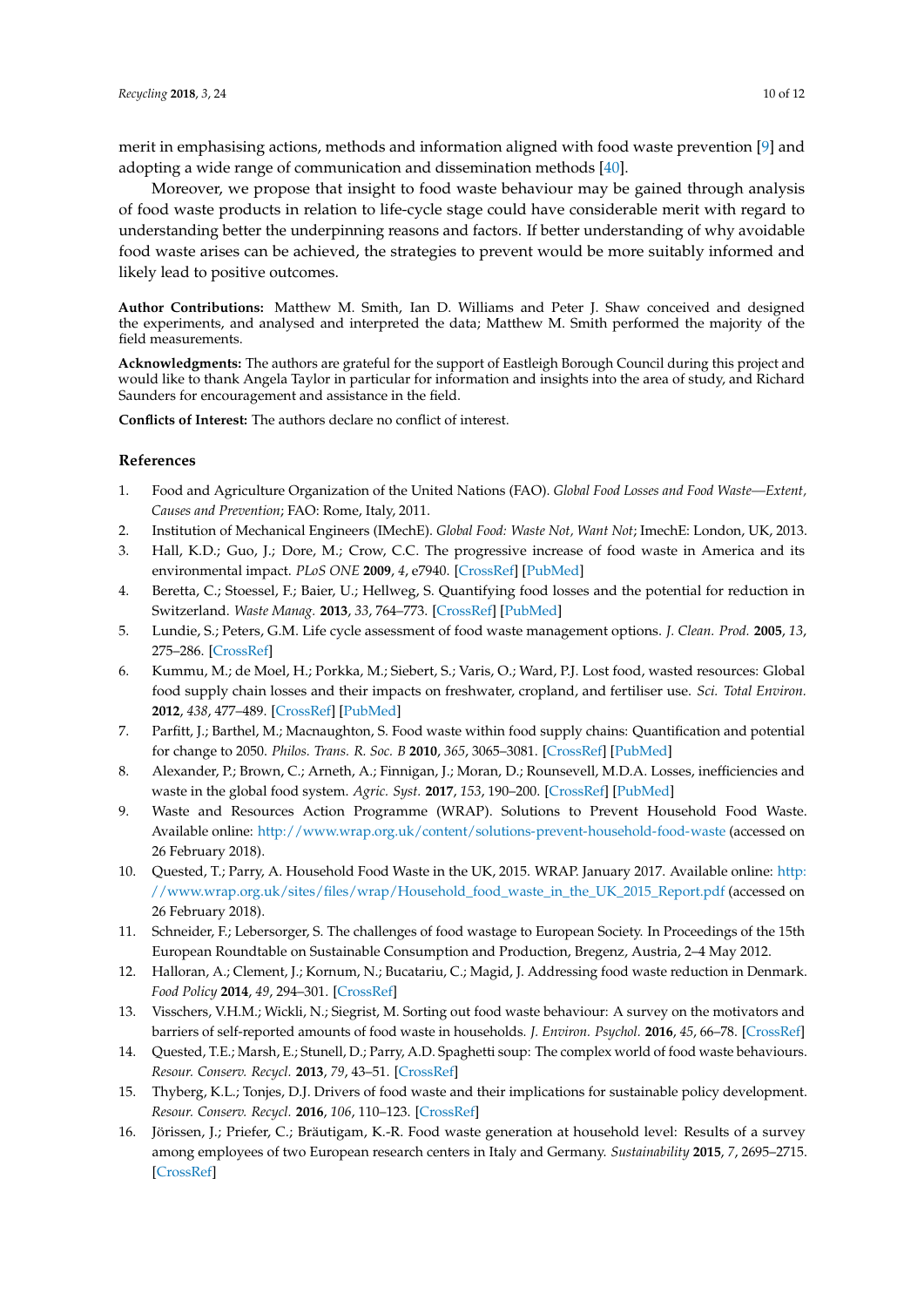- <span id="page-10-0"></span>17. Bernstad, A. Household food waste separation behaviour and the importance of convenience. *Waste Manag.* **2014**, *34*, 1317–1323. [\[CrossRef\]](http://dx.doi.org/10.1016/j.wasman.2014.03.013) [\[PubMed\]](http://www.ncbi.nlm.nih.gov/pubmed/24780762)
- <span id="page-10-1"></span>18. Hebrok, M.; Boks, C. Household food waste: Drivers and potential intervention points for design—An extensive review. *J. Clean. Prod.* **2017**, *151*, 380–392. [\[CrossRef\]](http://dx.doi.org/10.1016/j.jclepro.2017.03.069)
- <span id="page-10-2"></span>19. Girotto, F.; Alibardi, L.; Cossu, R. Food waste generation and industrial uses: A review. *Waste Manag.* **2015**, *45*, 32–41. [\[CrossRef\]](http://dx.doi.org/10.1016/j.wasman.2015.06.008) [\[PubMed\]](http://www.ncbi.nlm.nih.gov/pubmed/26130171)
- <span id="page-10-3"></span>20. Bernstad, A.; la Cour Jensen, J. A life cycle approach to the management of household waste—A Swedish full-scale study. *Waste Manag.* **2011**, *31*, 1879–1896. [\[CrossRef\]](http://dx.doi.org/10.1016/j.wasman.2011.02.026) [\[PubMed\]](http://www.ncbi.nlm.nih.gov/pubmed/21511455)
- <span id="page-10-5"></span>21. Thyberg, K.L.; Tonjes, D.J. The environmental impacts of alternative food waste treatment technologies in the U.S. *J. Clean. Prod.* **2017**, *158*, 101–108. [\[CrossRef\]](http://dx.doi.org/10.1016/j.jclepro.2017.04.169)
- <span id="page-10-4"></span>22. Kim, M.-H.; Kim, J.-W. Comparison through a LCA evaluation analysis of food waste disposal options from the perspective of global warming and resource recovery. *Sci. Total Environ.* **2010**, *408*, 3998–4006. [\[CrossRef\]](http://dx.doi.org/10.1016/j.scitotenv.2010.04.049) [\[PubMed\]](http://www.ncbi.nlm.nih.gov/pubmed/20580812)
- <span id="page-10-6"></span>23. Saraiva Schott, A.B.S.; Andersson, T. Food waste minimization from a life-cycle perspective. *J. Environ. Manag.* **2015**, *147*, 219–226. [\[CrossRef\]](http://dx.doi.org/10.1016/j.jenvman.2014.07.048) [\[PubMed\]](http://www.ncbi.nlm.nih.gov/pubmed/25264296)
- <span id="page-10-7"></span>24. Lebersorger, S.; Schneider, F. Discussion on the methodology for determining food waste in household waste composition studies. *Waste Manag.* **2011**, *31*, 1924–1933. [\[CrossRef\]](http://dx.doi.org/10.1016/j.wasman.2011.05.023) [\[PubMed\]](http://www.ncbi.nlm.nih.gov/pubmed/21705207)
- <span id="page-10-8"></span>25. Essonanawe Edjabou, M.; Petersen, C.; Scheutz, C.; Fruergaard Astrup, T. Food waste from Danish households: Generation and composition. *Waste Manag.* **2016**, *52*, 256–268. [\[CrossRef\]](http://dx.doi.org/10.1016/j.wasman.2016.03.032) [\[PubMed\]](http://www.ncbi.nlm.nih.gov/pubmed/27026492)
- <span id="page-10-9"></span>26. Waste and Resources Action Programme (WRAP). Methods Used for Household Food and Drink Waste in the UK 2012. Available online: [http://www.wrap.org.uk/sites/files/wrap/Methods%20Annex%20Report%](http://www.wrap.org.uk/sites/files/wrap/Methods%20Annex%20Report%20v2.pdf) [20v2.pdf](http://www.wrap.org.uk/sites/files/wrap/Methods%20Annex%20Report%20v2.pdf) (accessed on 26 February 2018).
- <span id="page-10-10"></span>27. Department for Environment, Food and Rural Affairs (DEFRA). *Food Statistics Pocketbook 2012*; DEFRA: London, UK, 2012.
- <span id="page-10-11"></span>28. Papargyropoulou, E.; Lozano, R.; Steinberger, J.K.; Wright, N.; bin Ujang, Z. The food waste hierarchy as a framework for the management of food surplus and food waste. *J. Clean. Prod.* **2014**, *76*, 106–115. [\[CrossRef\]](http://dx.doi.org/10.1016/j.jclepro.2014.04.020)
- <span id="page-10-12"></span>29. Steg, L.; Vlek, C. Encouraging pro-environmental behaviour: An integrative review and research agenda. *J. Environ. Psychol.* **2009**, *29*, 309–317. [\[CrossRef\]](http://dx.doi.org/10.1016/j.jenvp.2008.10.004)
- <span id="page-10-13"></span>30. 2011 Census Snapshot for Eastleigh Borough. Available online: [http://www.eastleigh.gov.uk//pdf/](http://www.eastleigh.gov.uk//pdf/Census%20Snapshot%20-%20Eastleigh%20Borough%20-%2020130314a.pdf) [Census%20Snapshot%20-%20Eastleigh%20Borough%20-%2020130314a.pdf](http://www.eastleigh.gov.uk//pdf/Census%20Snapshot%20-%20Eastleigh%20Borough%20-%2020130314a.pdf) (accessed on 26 February 2014).
- <span id="page-10-14"></span>31. Underwood, A.J. Beyond BACI: The detection of environmental impacts on populations in the real, but variable, world. *J. Exp. Mar. Biol. Ecol.* **1992**, *161*, 145–178. [\[CrossRef\]](http://dx.doi.org/10.1016/0022-0981(92)90094-Q)
- <span id="page-10-15"></span>32. Waste and Resources Action Programme (WRAP). Love Food, Hate Waste. Available online: [http://www.](http://www.lovefoodhatewaste.com) [lovefoodhatewaste.com](http://www.lovefoodhatewaste.com) (accessed on 1 August 2013).
- <span id="page-10-16"></span>33. Dahlén, L.; Lagerkvist, A. Methods for household waste composition studies. *Waste Manag.* **2008**, *28*, 1100–1112. [\[CrossRef\]](http://dx.doi.org/10.1016/j.wasman.2007.08.014) [\[PubMed\]](http://www.ncbi.nlm.nih.gov/pubmed/17920857)
- <span id="page-10-17"></span>34. Lyas, J.K.; Shaw, P.J.; van Vugt, M. Provision of feedback to promote householders' use of a recycling scheme—A social dilemma approach. *J. Solid Waste Technol. Manag.* **2004**, *30*, 7–18.
- <span id="page-10-18"></span>35. Read, A.D. "A weekly doorstop recycling collection, I had no idea we could" Overcoming the local barriers to participation. *Resour. Conserv. Recycl.* **1999**, *26*, 217–249. [\[CrossRef\]](http://dx.doi.org/10.1016/S0921-3449(99)00008-7)
- <span id="page-10-19"></span>36. Shaw, P.J.; Maynard, S.J. The potential of financial incentives to enhance householders' kerbside recycling behaviour. *Waste Manag.* **2008**, *28*, 1732–1741. [\[CrossRef\]](http://dx.doi.org/10.1016/j.wasman.2007.08.008) [\[PubMed\]](http://www.ncbi.nlm.nih.gov/pubmed/17904348)
- <span id="page-10-20"></span>37. Bovill, D. *Patterns of Pay: Estimates from the Annual Survey of Hours and Earnings, UK, 1997 to 2013*; Office for National Statistics: London, UK, 2014.
- <span id="page-10-21"></span>38. Noehammer, H.C.; Byer, P.H. Effect of design variables on participation in residential curbside recycling programs. *Waste Manag. Res.* **1997**, *15*, 407–427. [\[CrossRef\]](http://dx.doi.org/10.1177/0734242X9701500408)
- <span id="page-10-22"></span>39. Schultz, P.W.; Oskamp, S.; Mainieri, T. Who recycles and when? A review of personal and situational factors. *J. Environ. Psychol.* **1995**, *15*, 105–121.
- <span id="page-10-23"></span>40. Stancu, V.; Haugaard, P.; Lähteenmäki, L. Determinants of consumer food waste behaviour: Two routes to food waste. *Appetite* **2016**, *96*, 7–17. [\[CrossRef\]](http://dx.doi.org/10.1016/j.appet.2015.08.025) [\[PubMed\]](http://www.ncbi.nlm.nih.gov/pubmed/26299713)
- 41. Graham-Rowe, E.; Jessop, D.C.; Sparks, P. Predicting household food waste reduction using an extended theory of planned behaviour. *Resour. Conserv. Recycl.* **2015**, *101*, 194–202. [\[CrossRef\]](http://dx.doi.org/10.1016/j.resconrec.2015.05.020)